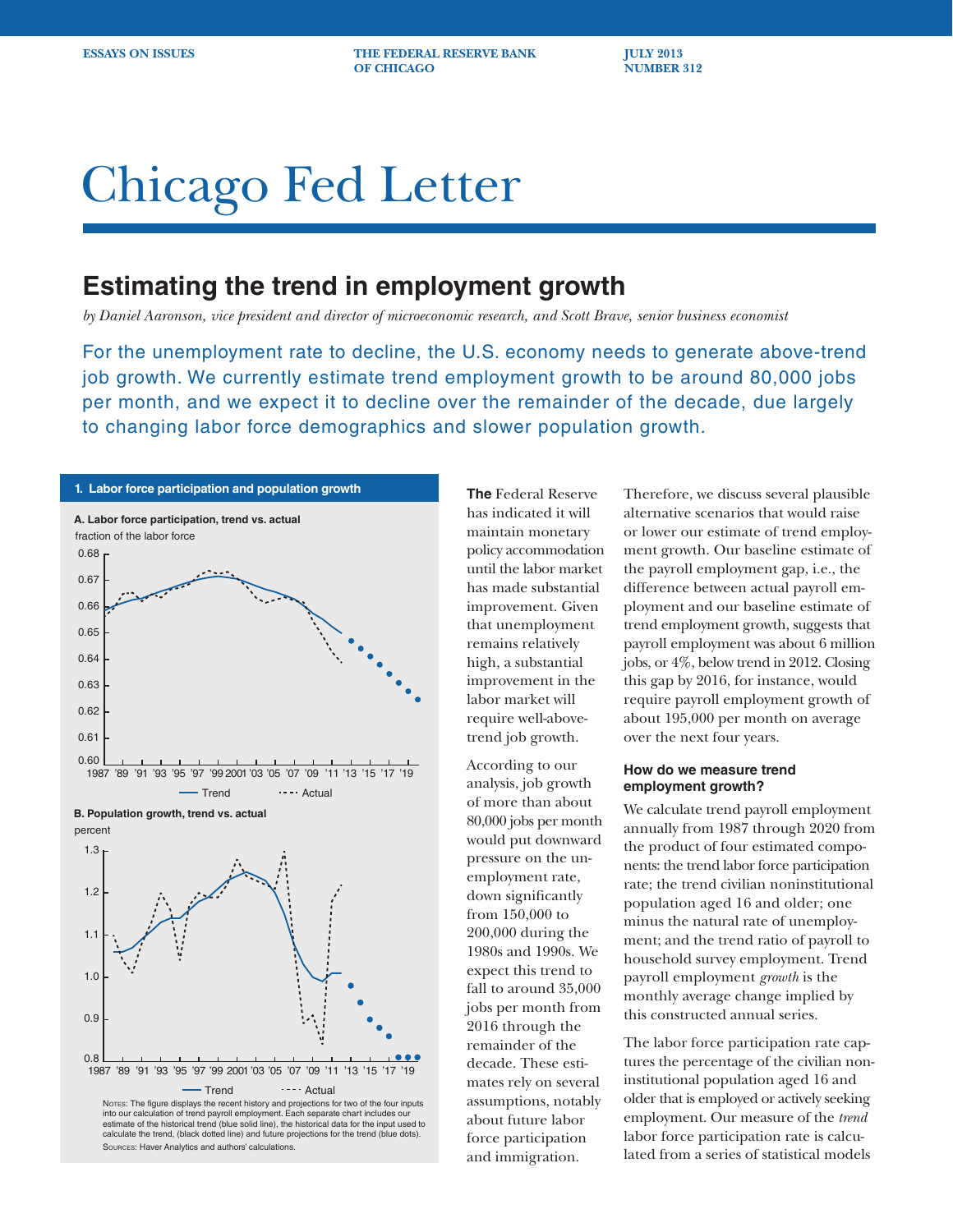





Notes: The figure displays the recent history and projections for two of the four inputs into our calculation of trend payroll employment. Each separate chart includes our estimate of the historical trend (blue solid line), the historical data for the input used to calculate the trend, (black dotted line) and future projections for the trend (blue dots). Sources: Haver Analytics and authors' calculations.

that estimate the probability that an individual is in the labor force as a function of their gender, age, year of birth, race, education, and a few macroeconomic and institutional factors.<sup>1</sup> The model is estimated using data from the 1987–2007 U.S. Bureau of Labor Statistics' (BLS) *Current Population Survey* and extrapolated through 2020.<sup>2</sup>

Figure 1, panel A plots our estimate of trend labor force participation against actual labor force participation since 1987. Growth in the trend rate during the late 1980s and 1990s reflects an increase in female labor force participation and the baby boomer

panel B, trend population growth also climbed steadily through the 1990s, peaking in the early 2000s at about 1.25%. It then decelerated before stabilizing in recent years at about 1%. While actual population growth has bounced back some, the Census Bureau expects it to fall until 2018 and then stabilize at just over 0.8% per year.

The natural rate of unemployment represents the unemployment rate that would prevail in an economy making full use of its productive resources. Our estimate of the natural rate of unemployment coincides with the Congressional Budget Office's long-run measure through 2007. Starting in 2008, we use estimates

generation reaching their prime working years. Since 2000, however, participation has been steadily declining. We forecast that trend will continue to decline by roughly 0.3 percentage points per year through at least 2020.

Both the historical data and projections for the civilian noninstitutional population aged 16 and older are from the U.S. Census Bureau.3 We smooth the data to adjust for the irregular timing of data collection and revisions produced by the decennial censuses and filter it to isolate a trend component.4 Multiplying our trend population estimates by our trend labor force participation rate produces a time series for the trend labor force.

As shown in figure 1,

of short-run factors that temporarily raise the natural rate above its long-run value.5 By multiplying the trend labor force by one minus the natural rate of unemployment, we arrive at a measure of trend employment that is consistent with the BLS's household survey of employment from which the unemployment rate is calculated.

The natural rate of unemployment declined from almost 6% in the late 1980s to 5% by the turn of the century (figure 2, panel A). We estimate that it rose sharply during the 2007–09 recession to 6.25% before declining gradually since 2010. We project that this decline will continue at a measured pace until the natural rate reaches 5.25% in 2014.

Finally, to derive an estimate of the trend in the more commonly referenced BLS payroll survey of employment requires an additional multiplication by the trend ratio of payroll to household survey employment.6 The trend ratio of payroll to household employment recently stabilized at just below 94% after a long ascent during the 1980s and 1990s and subsequent decline since 2000 (figure 2, panel B).7 We expect it to stay at its 2012 level of 93.8% going forward.

#### **Our estimates of trend employment growth**

Figure 3 plots our estimate of trend employment growth from 1988 to 2020. Trend payroll employment grew by roughly 150,000 jobs per month during the late 1980s and early 1990s and roughly 200,000 jobs per month during the mid- to late 1990s. In the early 2000s, trend employment growth fell to under 100,000 jobs per month, where it has roughly remained.

The historically high rates of trend job growth in the late 1980s and 1990s were driven by a confluence of all four factors described above—an increase in the trend labor force participation rate, an increase in the ratio of payroll to household survey employment, higher population growth, and a decline in the natural rate of unemployment. The former two factors reversed course around the turn of the century, causing trend payroll employment growth to fall.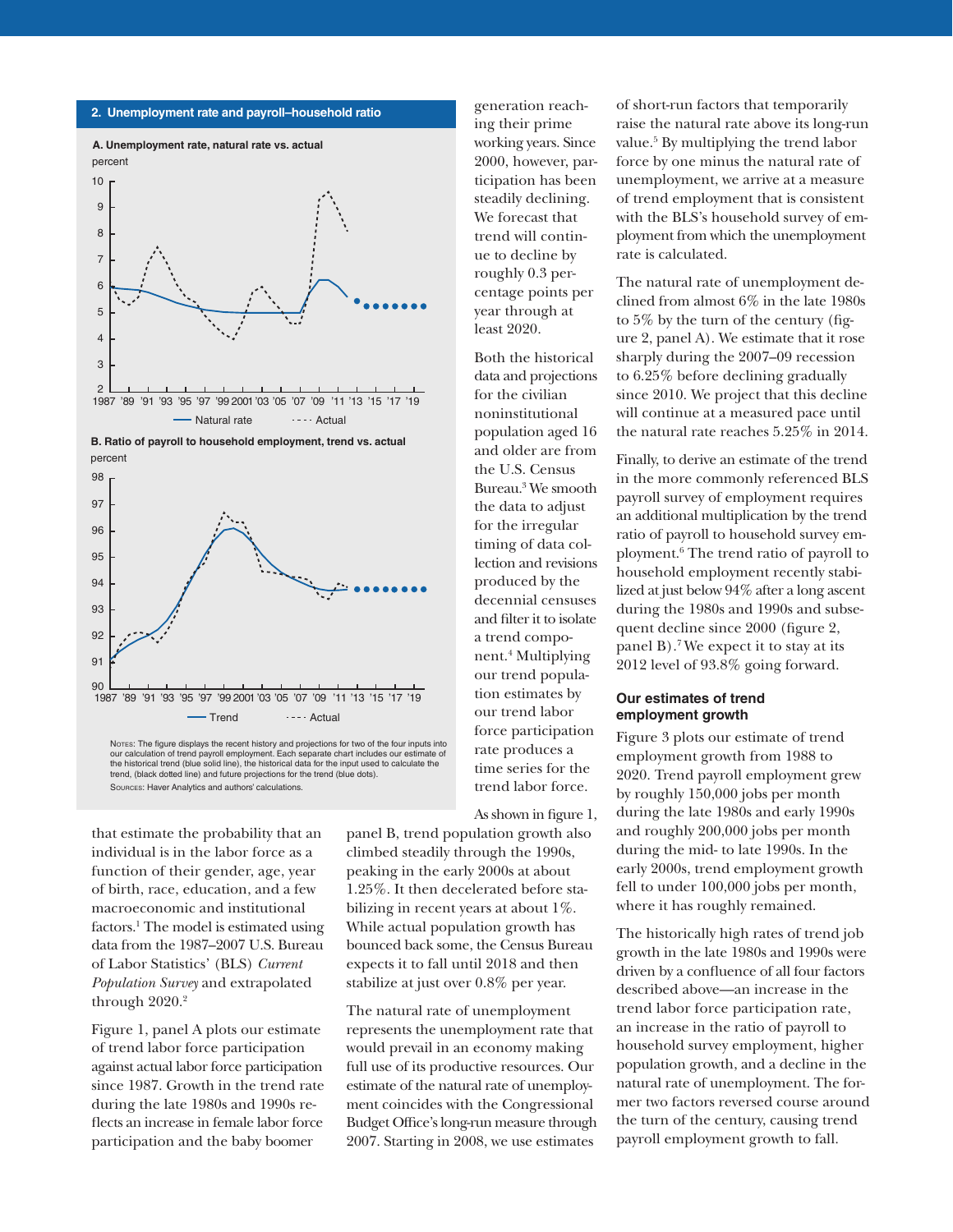

During the recent recession, trend payroll employment growth even dipped below zero, driven by a sharp rise in the natural rate of unemployment. Trend payroll employment growth has subsequently picked up during the recovery, averaging roughly 100,000 jobs per month since 2009. We project trend employment growth to slow to about 80,000 per month over the next two years and then drop to roughly 35,000 jobs per month, on average, from 2016 to 2020.

The projected slowdown is based on 1) a continuing decline in trend labor force participation attributable to the aging of the baby boomer generation and 2) a lower level of projected population growth going forward. The Census Bureau projects a significant slowdown in population growth from the 1.00%–1.25% rate that prevailed for the two decades prior to the most recent recession (figure 2, panel A).

### **Alternative estimates**

Our forecast of trend employment reported in figure 3 is based on a number of assumptions. To get a feel for the sensitivity of these estimates, we next consider a number of alternative scenarios.

First, rather than using the Census Bureau's population projection (figure 1, panel B), we project trend population growth to hold near its current level of 1% throughout the remainder of the

second half of this decade, as opposed to about 35,000.8

decade. This is close to the Census Bureau's alternative "high" projection for population growth. This projection has only a small effect on our estimates of trend employment growth in 2013, 2014, and 2015, but adds roughly 20,000 jobs per month, on average, to our baseline estimate after 2015. This would imply trend payroll employment growth of about 55,000 jobs per month over the

The key uncertainty with regard to population growth is immigration. Immigration fell significantly in response to the recession and has yet to recover. In response, the Census Bureau revised its immigration projection downward. But it is plausible that immigration may increase more than the Census Bureau's forecast as firms look abroad to make up for the declining labor force participation of domestic workers. Allowing immigration levels to catch up to the Census Bureau's 2008 forecasted path by 2020 implies trend employment growth of around 100,000 jobs per month over the next two years and, on average, about 65,000 during the second half of this decade.

Second, our baseline estimate assumes that the trend labor force participation rate declines by roughly 0.3 percentage points per year. As seen in panel A of figure 1, labor force participation has been running below its trend for quite some time. Alternatively, suppose labor force participation drops by 0.1 or 0.5 percentage points per year, reflecting our uncertainty about the extent to which lower participation should be in the trend or the cycle. This alteration would add or subtract about 35,000 jobs per month, on average, from our baseline trend payroll employment growth projection.

Third, suppose the trend payroll– household ratio converges slowly to 95%, its level during the late 1990s and early 2000s, instead of our baseline assumption of 93.8%. This change would add about 20,000 jobs per month to trend payroll employment growth.

Finally, we investigated the impact of our long-run natural rate assumption of 5.25% on our projections. If we were to allow the natural rate to return to its pre-recession level of 5% in 2015, this would add roughly 30,000 jobs per month to our estimate of trend payroll employment growth in that year alone.

If we take the most optimistic assumptions into account, trend payroll employment growth could average a bit more than 120,000 jobs per month over the second half of the decade, roughly where it stood in 2012. Likewise, the most pessimistic assumptions would result in little or no growth in trend employment growth, on average, over the same period. We view 20,000–50,000 jobs per month, on average, to be a reasonable range and about 35,000 per month to be a plausible baseline.

Charles L. Evans, *President*; Daniel G. Sullivan, *Executive Vice President and Director of Research*; Spencer Krane, *Senior Vice President and Economic Advisor*; David Marshall, *Senior Vice President*, *financial markets group*; Daniel Aaronson, *Vice President*, *microeconomic policy research*; Jonas D. M. Fisher, *Vice President*, *macroeconomic policy research*; Richard Heckinger,*Vice President*, *markets team*; Anna L. Paulson, *Vice President*, *finance team*; William A. Testa, *Vice President*, *regional programs*, *and Economics Editor*; Helen O'D. Koshy and Han Y. Choi, *Editors* ; Rita Molloy and Julia Baker, *Production Editors*; Sheila A. Mangler, *Editorial Assistant.* 

*Chicago Fed Letter* is published by the Economic Research Department of the Federal Reserve Bank of Chicago. The views expressed are the authors' and do not necessarily reflect the views of the Federal Reserve Bank of Chicago or the Federal Reserve System.

© 2013 Federal Reserve Bank of Chicago *Chicago Fed Letter* articles may be reproduced in whole or in part, provided the articles are not reproduced or distributed for commercial gain and provided the source is appropriately credited. Prior written permission must be obtained for any other reproduction, distribution, republication, or creation of derivative works of *Chicago Fed Letter* articles. To request permission, please contact Helen Koshy, senior editor, at 312-322-5830 or email Helen.Koshy@chi.frb.org. *Chicago Fed Letter* and other Bank publications are available at www.chicagofed.org.

ISSN 0895-0164